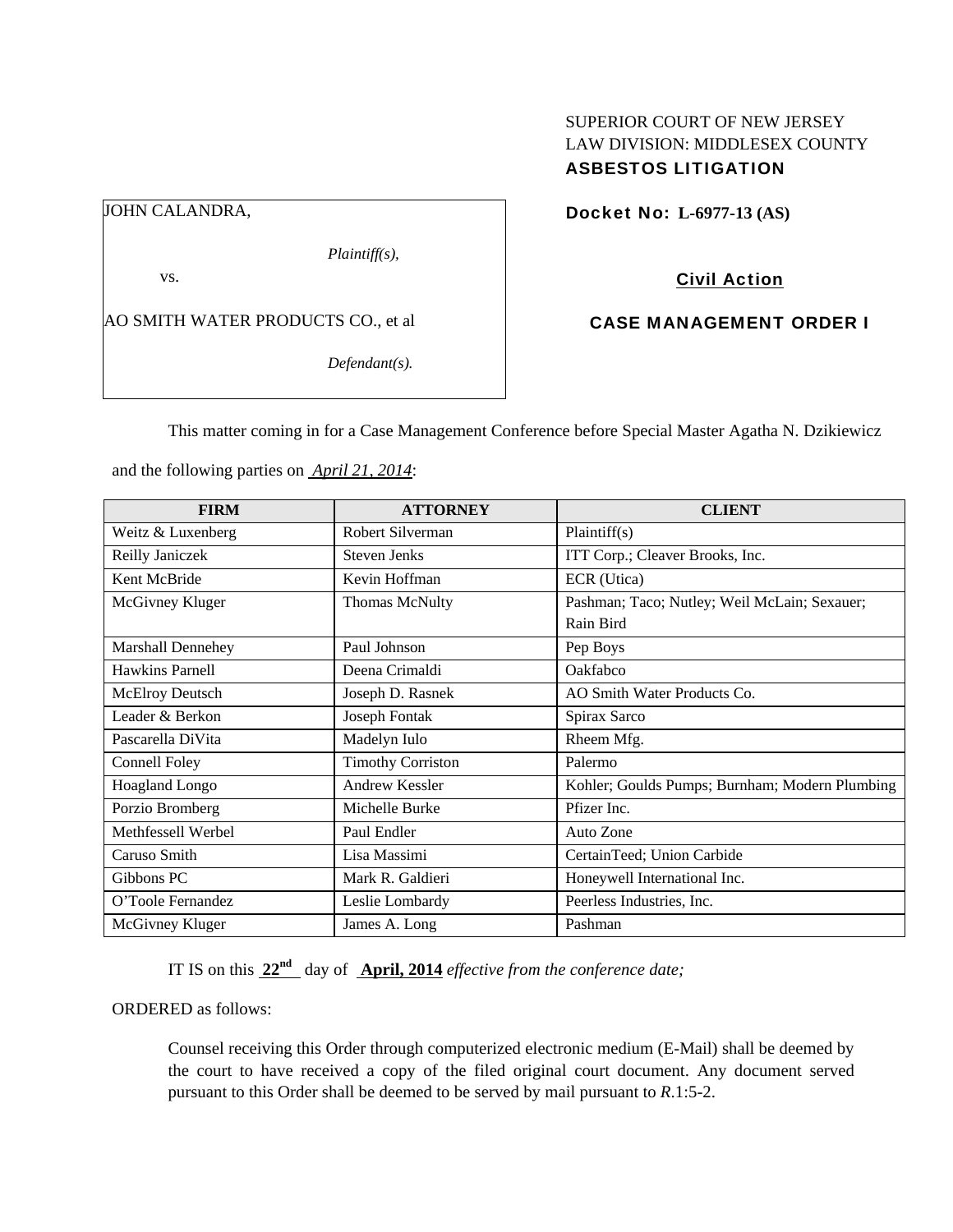Defense counsel shall notify plaintiffs' counsel within thirty (30) days of the date of this Order if their client was incorrectly named in the Complaint. Counsel may be barred from raising this defense at a later time for failure to comply.

## **DISCOVERY**

| July 18, 2014      | Plaintiff shall propound supplemental interrogatories and document requests by this<br>date.                                                                                                                |
|--------------------|-------------------------------------------------------------------------------------------------------------------------------------------------------------------------------------------------------------|
| August 18, 2014    | Defendants shall serve answers to supplemental interrogatories and document<br>requests by this date.                                                                                                       |
| July 18, 2014      | Defendants shall propound supplemental interrogatories and document requests by<br>this date.                                                                                                               |
| August 18, 2014    | Plaintiff shall serve answers to supplemental interrogatories and document requests<br>by this date.                                                                                                        |
| September 5, 2014  | Fact discovery, including depositions, shall be completed by this date. Plaintiff's<br>counsel shall contact the Special Master within one week of this deadline if all fact<br>discovery is not completed. |
| September 19, 2014 | Depositions of corporate representatives shall be completed by this date.                                                                                                                                   |

### **EARLY SETTLEMENT**

September 26, 2014 Settlement demands shall be served on all counsel and the Special Master by this date.

## **SUMMARY JUDGMENT MOTION PRACTICE**

- October 10, 2014 Summary judgment motions shall be filed no later than this date.
- November 7, 2014 Last return date for summary judgment motions.

## **MEDICAL DEFENSE**

- May 9, 2014 Any defendant wishing to present a medical defense shall advise all counsel of its intention by entering a Notice of Appearance of Defense Medical Counsel by this date. Any defendant who does not file such an appearance by this date may be foreclosed from asserting a medical defense.
- September 30, 2014 Plaintiff shall serve medical expert reports by this date.
- December 5, 2014 Defendants shall identify its medical experts and serve medical expert reports, if any, by this date.

\_\_\_\_\_\_\_\_\_\_\_\_\_\_\_\_\_\_\_\_\_\_\_\_\_\_\_\_\_\_\_\_\_\_\_\_\_\_\_\_\_\_\_\_\_\_\_\_\_\_\_\_\_\_\_\_\_\_\_\_\_\_\_\_\_\_\_\_\_\_\_\_\_\_\_\_\_\_\_\_\_\_\_\_\_\_\_\_\_\_\_\_\_\_\_\_\_\_\_\_\_\_\_\_\_\_\_\_\_\_